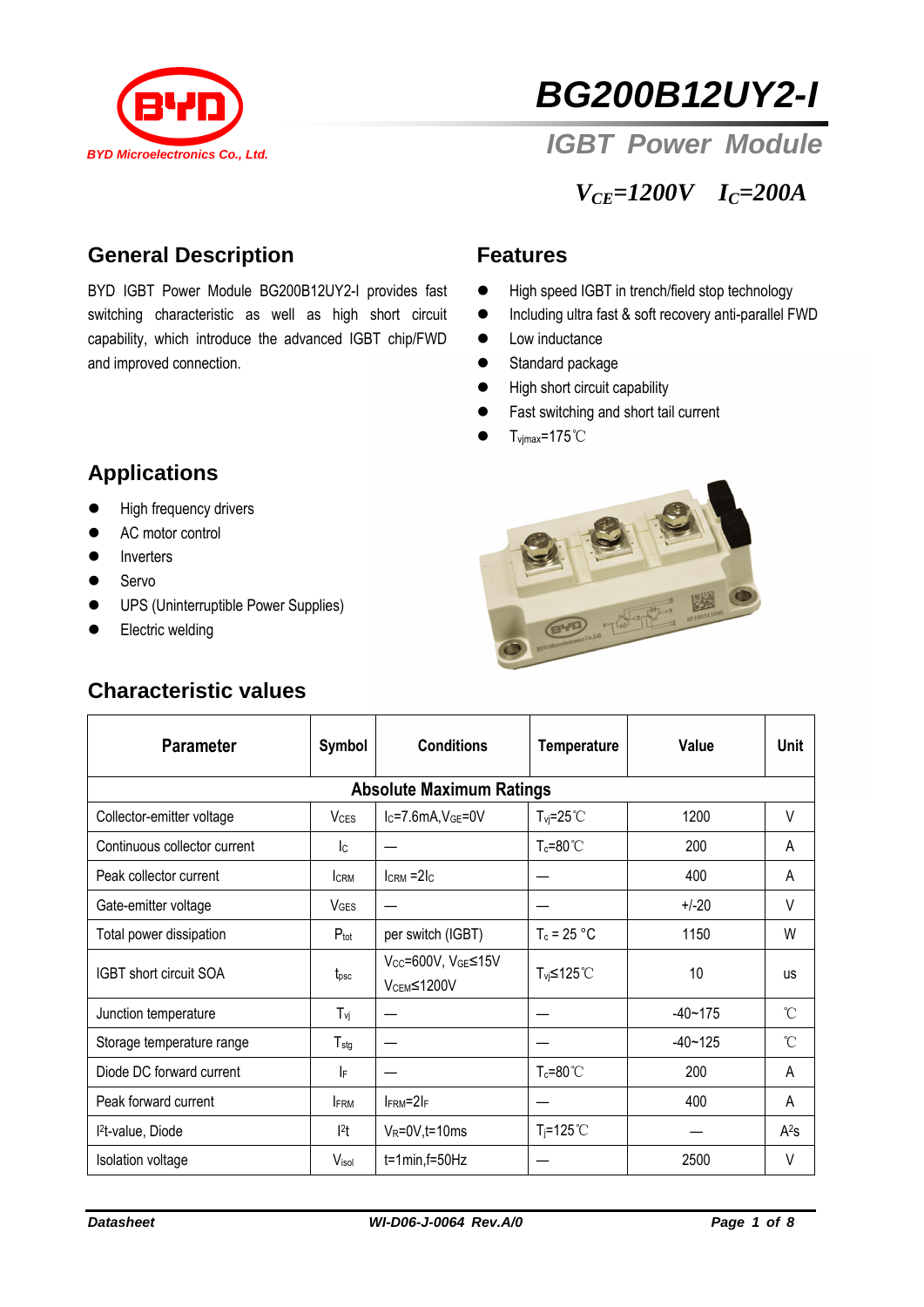*BG200B12UY2-I BYD Microelectronics Co., Ltd.*

| <b>Parameter</b>                           | Symbol           | <b>Conditions</b>                                                                                                             | Temperature                 | <b>Value</b>             |      |                          | <b>Unit</b> |  |  |
|--------------------------------------------|------------------|-------------------------------------------------------------------------------------------------------------------------------|-----------------------------|--------------------------|------|--------------------------|-------------|--|--|
| <b>Characteristics</b>                     |                  |                                                                                                                               |                             |                          |      |                          |             |  |  |
| <b>IGBT</b>                                |                  |                                                                                                                               |                             | min.                     | typ. | max.                     |             |  |  |
| Gate-emitter threshold voltage             | $V_{GE(th)}$     | Ic=7.6mA, VGE=VCE                                                                                                             | $T_{vj} = 25^{\circ}$ C     | 5.2                      | 5.8  | 6.4                      | $\vee$      |  |  |
| Collector-emitter cut-off current          | ICES             | $V_{CE}$ =1200V, $V_{GE}$ =0V                                                                                                 | $T_{\text{vj}}=25^{\circ}C$ | $\overline{\phantom{0}}$ |      | 1.0                      | mA          |  |  |
|                                            |                  |                                                                                                                               | $T_{vi} = 125^{\circ}$ C    |                          |      | 10                       | mA          |  |  |
| Gate-emitter cut-off current               | $I_{GES}$        | $V_{CE}$ =0V, $V_{GE}$ = $\pm$ 20V                                                                                            | $T_{vi} = 25^{\circ}$ C     | $-400$                   |      | 400                      | nA          |  |  |
| Collector-emitter                          | VCE(sat)         | Ic=200A, VGE=15V                                                                                                              | $T_{vi} = 25^{\circ}$ C     |                          | 2.15 |                          | $\vee$      |  |  |
| saturation voltage                         |                  |                                                                                                                               | $T_{vi} = 125^{\circ}$ C    |                          | 2.55 |                          | V           |  |  |
| Integrated gate resistor                   | $R_{Gint}$       |                                                                                                                               | $T_{\text{vj}}=25^{\circ}C$ | $\overline{\phantom{0}}$ | 3.75 |                          | Ω           |  |  |
| Gate Charge                                | $Q_{g}$          | V <sub>CE</sub> =600V, Ic=200A,<br>$VGE = ±15V,$                                                                              |                             |                          | 0.95 |                          | <b>uC</b>   |  |  |
| Input capacitance                          | $C_{\text{ies}}$ | $V_{CE} = 25V$ , $V_{GE} = 0V$ ,                                                                                              | $T_{\text{vj}}=25^{\circ}C$ | $\qquad \qquad \qquad$   | 12.3 |                          | nF          |  |  |
| Output capacitance                         | C <sub>oes</sub> | $f = 1$ MHz                                                                                                                   |                             |                          | 0.78 |                          | nF          |  |  |
| Reverse transfer capacitance               | $C_{res}$        |                                                                                                                               |                             | $\qquad \qquad$          | 0.69 | $\overline{\phantom{0}}$ | nF          |  |  |
| Turn-on delay time                         |                  |                                                                                                                               | $T_{\text{vj}}=25^{\circ}C$ | $\overline{\phantom{0}}$ | 330  |                          | ns          |  |  |
|                                            | $t_{d(on)}$      |                                                                                                                               | $T_{\text{vj}}$ =125°C      | $\overline{\phantom{0}}$ | 345  |                          | ns          |  |  |
| Rise time                                  | t                | Vcc=600V,lc=200A,<br>$R_{\text{Gon}} = R_{\text{Goff}} = 3.3 \Omega$<br>$VGE = ±15V,$<br>$L\sigma = 80nH$ ,<br>Inductive load | $T_{vi} = 25^{\circ}$ C     |                          | 98   |                          | ns          |  |  |
|                                            |                  |                                                                                                                               | $T_{vi} = 125^{\circ}$ C    |                          | 101  |                          | ns          |  |  |
| Turn-off delay time                        | $t_{d(off)}$     |                                                                                                                               | $T_{\text{vj}}=25^{\circ}C$ |                          | 385  |                          | ns          |  |  |
|                                            |                  |                                                                                                                               | $T_{\text{vj}}$ =125°C      |                          | 455  |                          | ns          |  |  |
| Fall time                                  | $t_{\rm f}$      |                                                                                                                               | $T_{vi} = 25^{\circ}$ C     | —                        | 115  |                          | ns          |  |  |
|                                            |                  |                                                                                                                               | $T_{vi} = 125^{\circ}$ C    | $\overline{\phantom{0}}$ | 158  |                          | ns          |  |  |
| Energy dissipation during turn-on          | $E_{on}$         | Vcc=600V, Ic=200A,<br>$R_{\text{GON}} = 3.3 \Omega$<br>VGE=±15V, Lσ=80nH,                                                     | $T_{\text{vj}}=25^{\circ}C$ |                          | 17.5 |                          | mJ          |  |  |
| time                                       |                  |                                                                                                                               | $T_{\text{vj}}$ =125°C      |                          | 24   |                          | mJ          |  |  |
| Energy dissipation during turn-off<br>time | $E_{off}$        | Vcc=600V, Ic=200A,<br>$R_{Goff} = 3.3 \Omega, V_{GE} = \pm 15 V$<br>$L\sigma = 80nH$ ,<br>Inductive load                      | $T_{\text{vj}}=25^{\circ}C$ |                          | 8    |                          | mJ          |  |  |
|                                            |                  |                                                                                                                               | $T_{\text{vj}}$ =125°C      |                          | 13.5 |                          | mJ          |  |  |
| <b>Diode</b>                               | min.             |                                                                                                                               |                             |                          |      | max.                     |             |  |  |
|                                            | VF               | $I_F = 200A$                                                                                                                  | $T_{vi} = 25^{\circ}$ C     | $\qquad \qquad \qquad$   | 1.7  |                          | V           |  |  |
| Forward voltage                            |                  |                                                                                                                               | $T_{\text{vj}}$ =125°C      |                          | 1.7  |                          | $\vee$      |  |  |
| Peak reverse recovery current              | <b>IRR</b>       | IF=200A, VR=600V,<br>di <sub>F</sub> /dt=2000A/us                                                                             | $T_{\text{vj}}$ =125°C      | $\overline{\phantom{0}}$ | 150  |                          | A           |  |  |
| Recovered charge                           | $Q_{rr}$         |                                                                                                                               | $T_{\text{vj}}$ =125°C      |                          | 27   |                          | иC          |  |  |
| Reverse recovery time                      | $t_{rr}$         |                                                                                                                               | $T_{\text{vj}}$ =125°C      | —                        | 380  |                          | ns          |  |  |
| Reverse recovery energy                    | $E_{rec}$        |                                                                                                                               | $T_{vi} = 125^{\circ}$ C    |                          | 11   |                          | mJ          |  |  |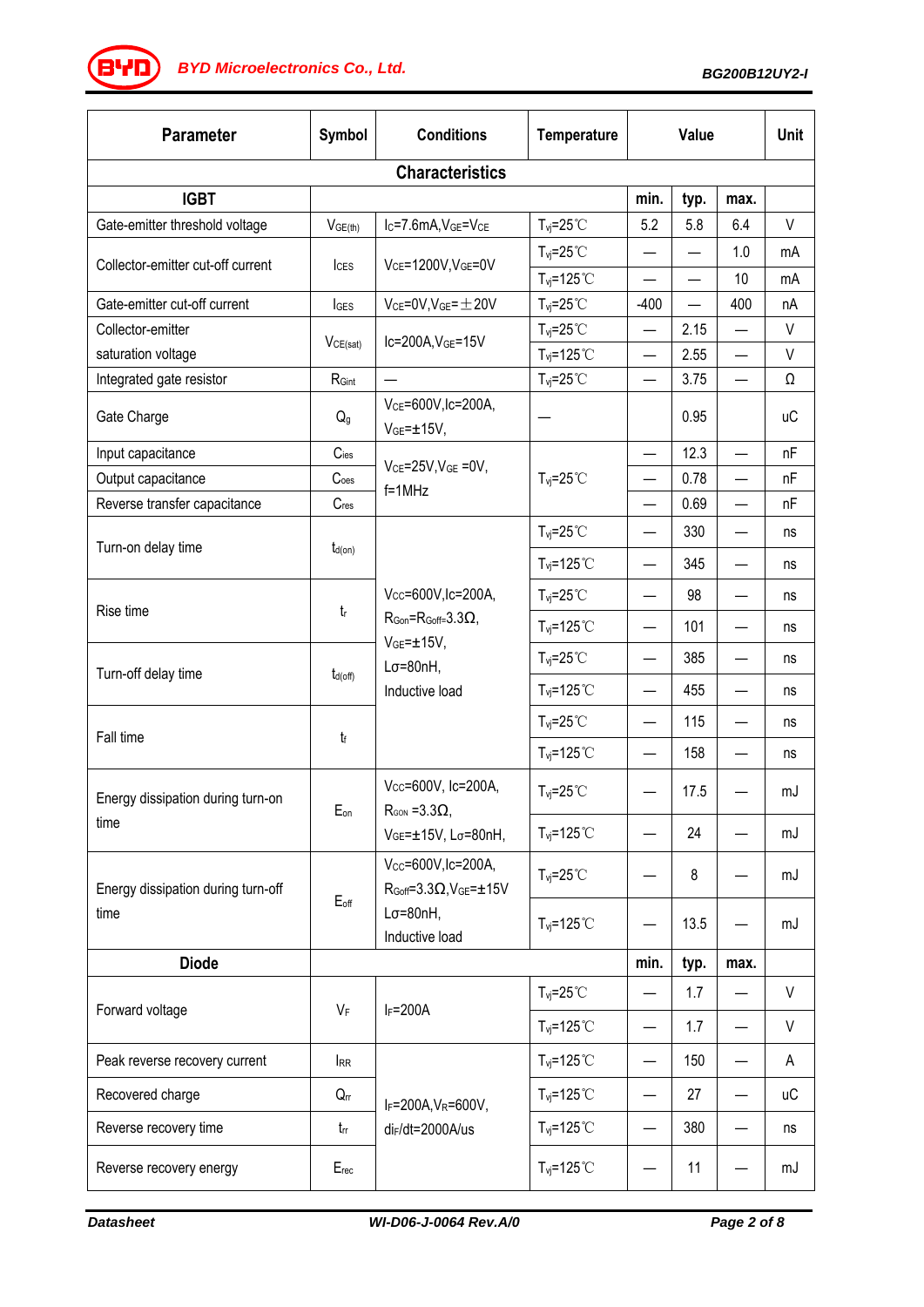*BG200B12UY2-I BYD Microelectronics Co., Ltd.*

| <b>Parameter</b>                             | Symbol        | <b>Conditions</b>                             |                | min.                | typ. | Max. | Unit |  |  |
|----------------------------------------------|---------------|-----------------------------------------------|----------------|---------------------|------|------|------|--|--|
| <b>Thermal-Mechanical Specifications</b>     |               |                                               |                |                     |      |      |      |  |  |
| IGBT thermal resistance<br>junction to case  | $R_{th(j-c)}$ | per IGBT                                      |                |                     | 0.13 |      | K/W  |  |  |
| Diode thermal resistance junction to<br>case | $R_{th(j-c)}$ | per diode                                     |                |                     | 0.2  |      | K/W  |  |  |
| Thermal resistance case to<br>heat-sink      | $R_{th(c-s)}$ | per module                                    |                |                     | 0.03 |      | K/W  |  |  |
| Dimensions                                   | LxWxH         | Typical, see outline drawing                  |                | 106.4 x 61.4 x 31.5 |      |      | mm   |  |  |
| Clearance distance in air                    | da            | according to IEC<br>60664-1 and EN<br>50124-1 | Term. to base: |                     |      | 28.3 | mm   |  |  |
|                                              |               |                                               | Term, to term: | 6.0                 |      |      |      |  |  |
| Surface creepage distance                    | ds            | according to IEC<br>60664-1and EN<br>50124-1  | Term. to base: |                     | 24   |      | mm   |  |  |
|                                              |               |                                               | Term. to term: |                     | 14   |      |      |  |  |
| Mass                                         | m             |                                               |                |                     | 320  |      | g    |  |  |

Thermal and mechanical properties according to IEC 60747 – 15

Specification according to the valid application note.



# **Characterization curves**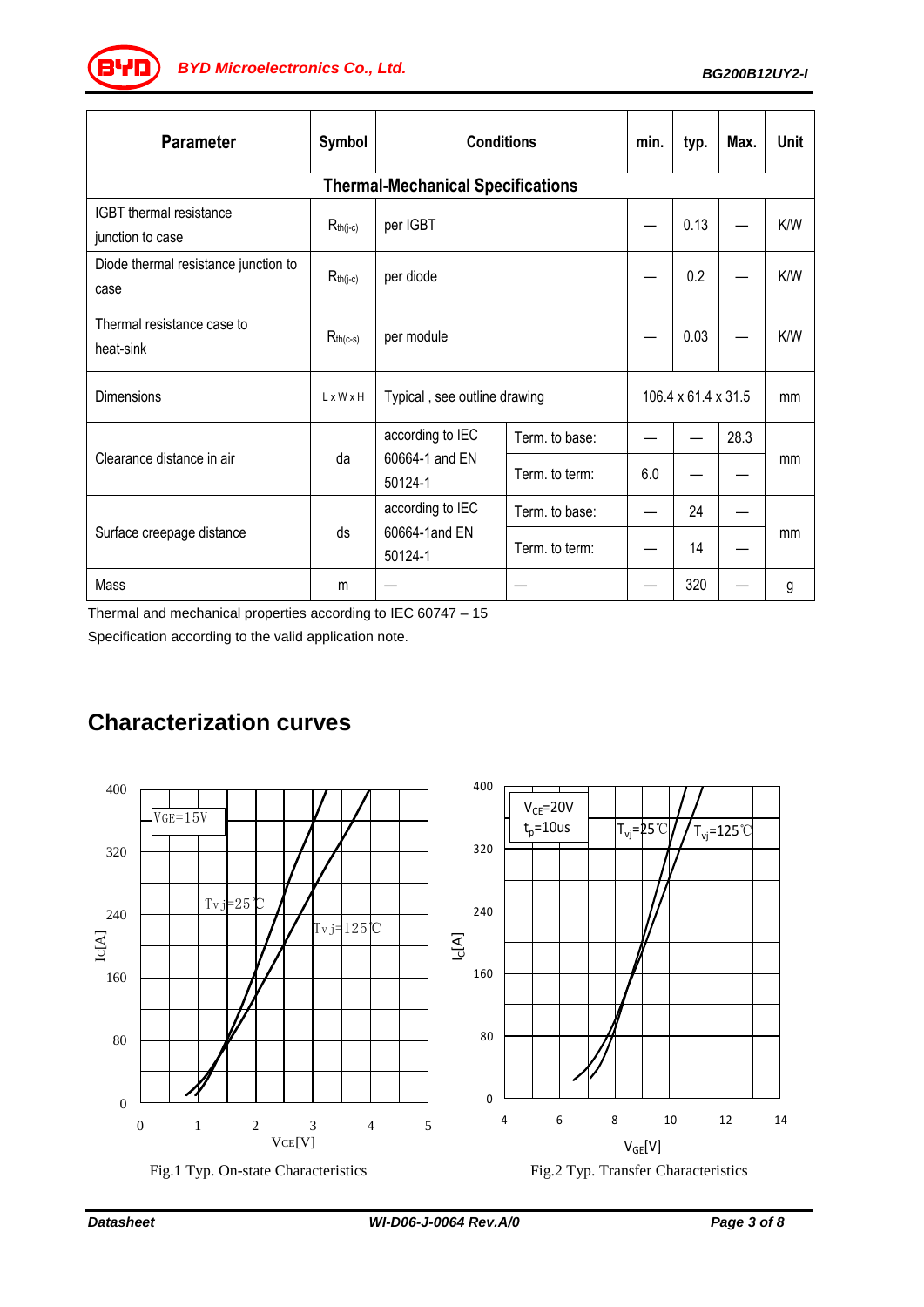Eon

 $\tilde{E}_0$ 

Eoff

Eoff



Fig.3 Typ. Output Characteristics Fig.4 Switching Loss vs. Collector Current

Tvj=25℃ Tvj=125℃



Fig.5 Typ. reverse recovery characteristics vs. di/dt Fig.6 Switching Loss vs. Gate Resistor

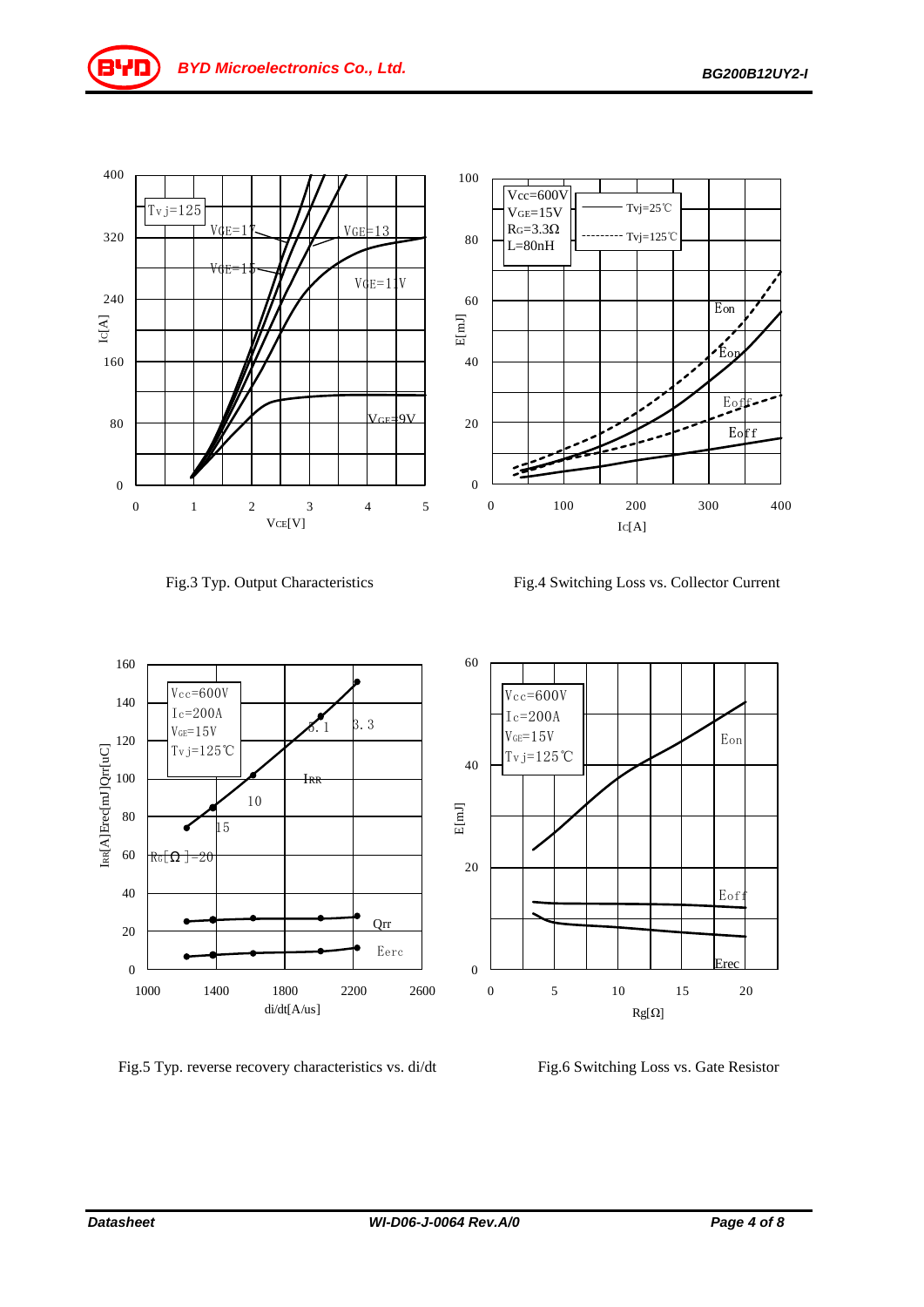



Fig.7 FWD Forward Characteristics. Fig.8 Typ. Switching losses diode-inverter







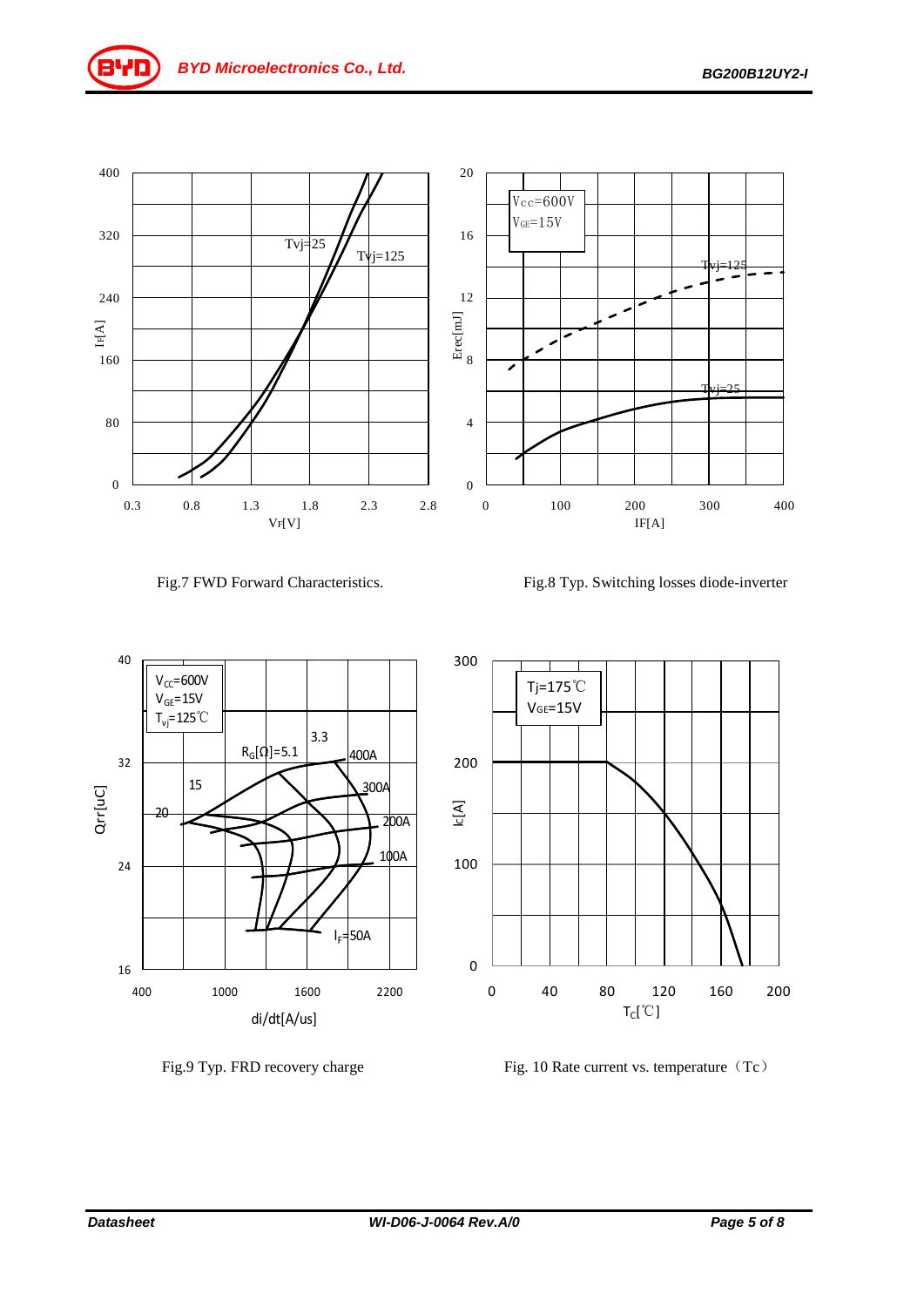

Fig.11 Typ. capacitances vs collector-emitter voltage Fig.12 Typ. transient thermal impedance



Fig.13 Reverse bias safe operating area IGBT-inv.(RBSOA)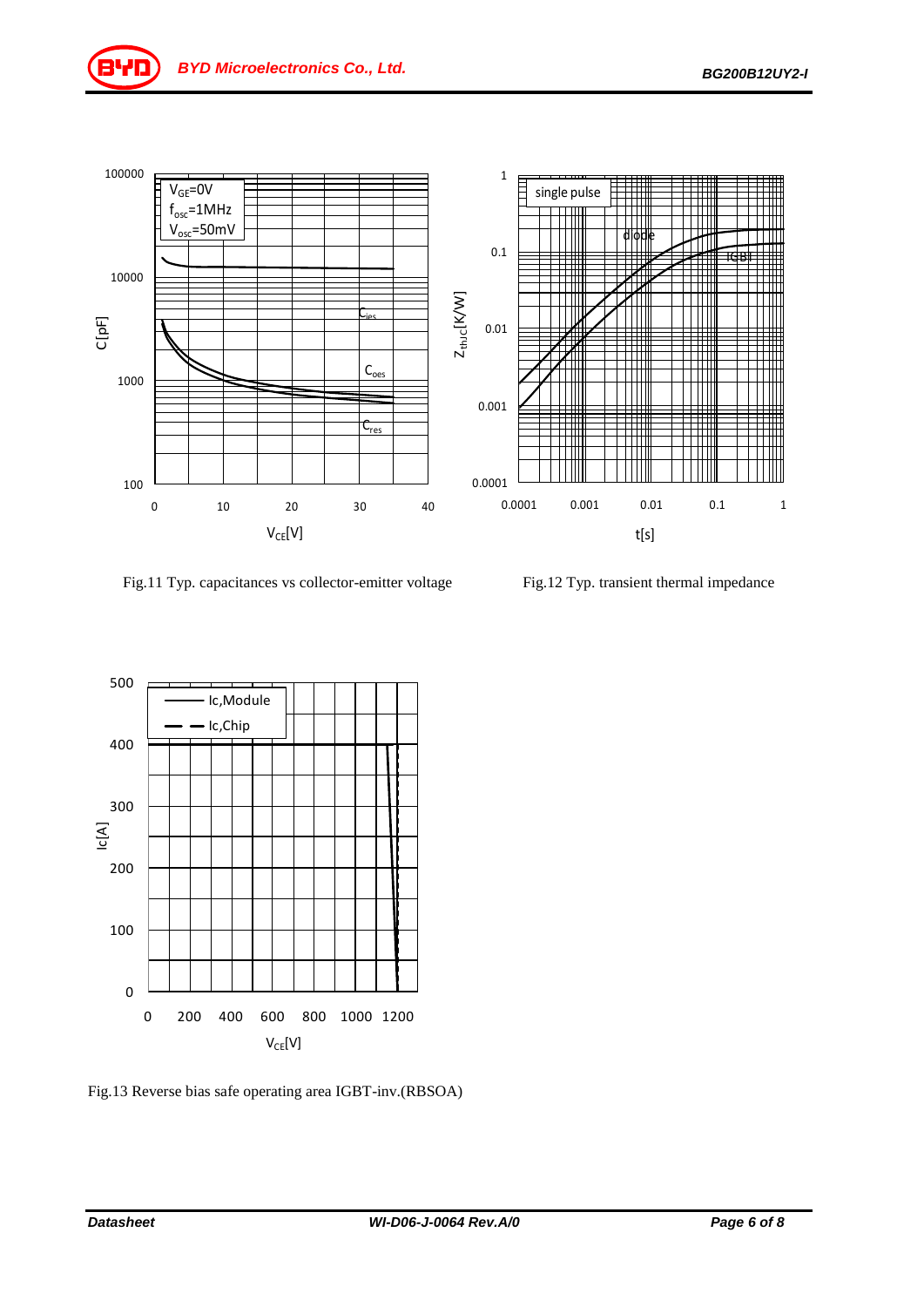# **Circuit Diagram**



# **Package Outlines**

### **Dimensions in mm**



# **Attached (recommended torque):**

- 
- $M<sub>S</sub>$ : (to heat sink M6) 3~6 Nm  $M<sub>t</sub>$ : (to terminals M6) 2.5~5 Nm